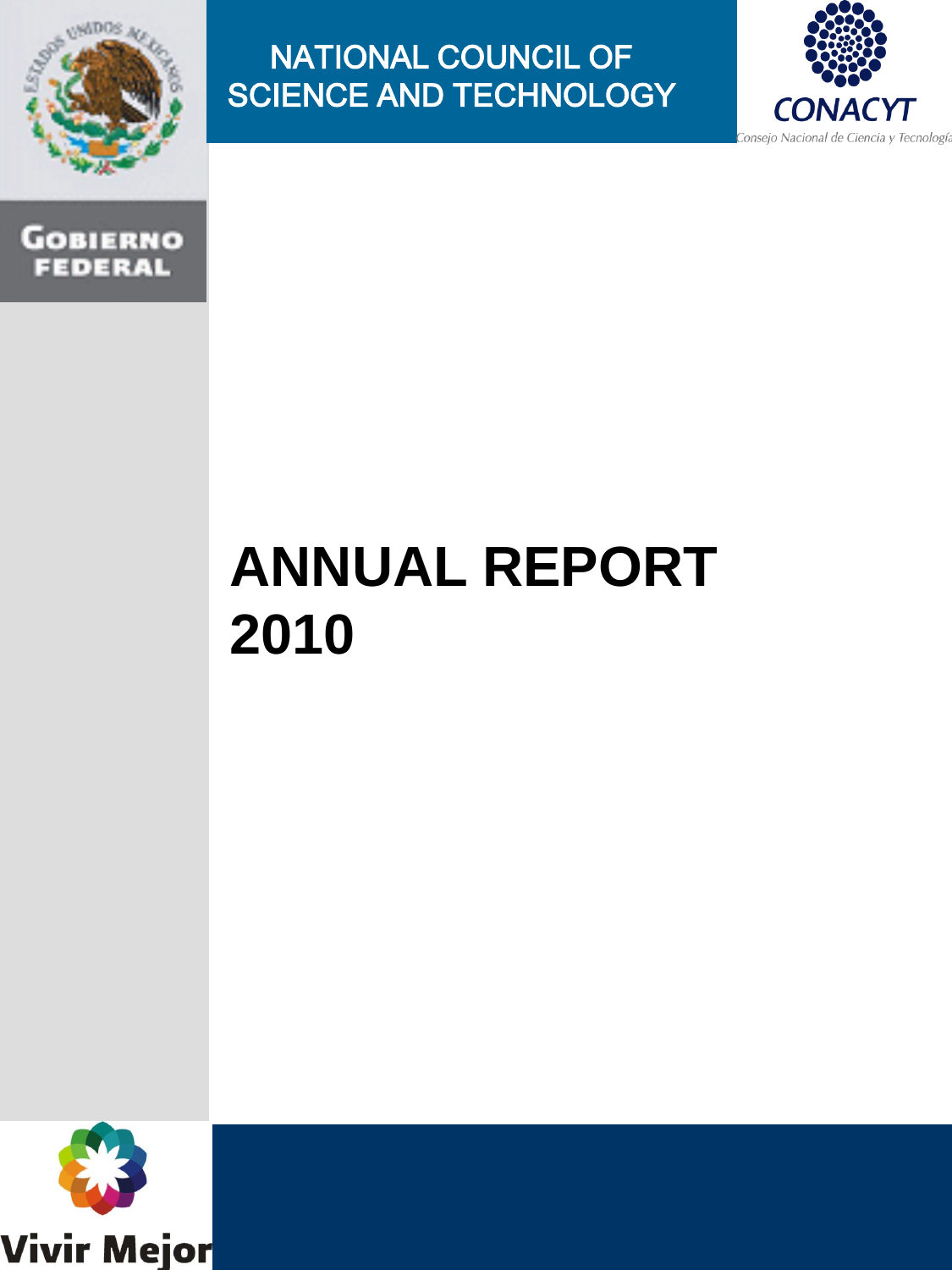# **Annual Report 2010**

### **Content**

#### **Introduction**

- **i. Establishing short, medium and long term state policies for the strengthening of the chain: education, basic and applied science, technology and innovation.**
- **ii. Promoting decentralization of scientific, technological and innovation activities in order to contribute to regional development.**
- **iii. Financing basic and applied sciences, technology and innovation.**
- **iv. Investment in scientific, technological and innovation infrastructure.**
- **v. Accountability in public investment for the development of science, technology and innovation: high quality human resources training, research and development, and innovation.**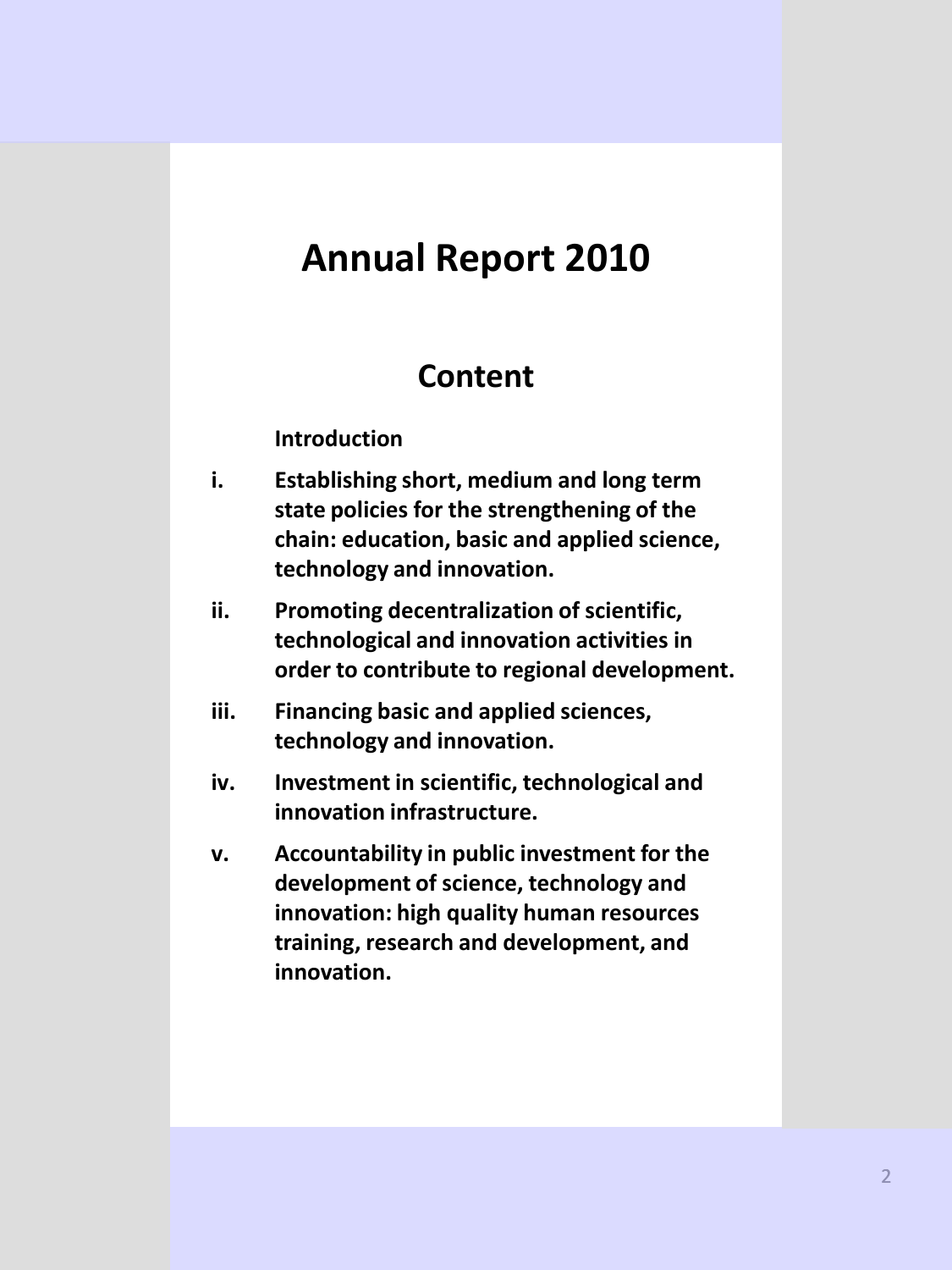### **Introduction**

The National Council for Science and Technology (CONACYT) presents its 2010 Annual Report to the national scientific and technological community, public dependencies, organizations of the Federal Government, higher education institutions, research centers, and members of the academic and entrepreneurial sectors.

The report considers the commitments established in the Special Program for Science, Technology and Innovation 2008-2012 (PECiTI), in the CONACYT's Institutional Program 2008- 2012, and in CONACYT's Program for 2010.

Additionally, in accordance with the Results Based Management Strategy promoted by the Federal Government, this report is consistent with:

- a) The performance of the budgetary policy;
- b) The Performance Evaluation System, and
- c) The Management Improvement Program.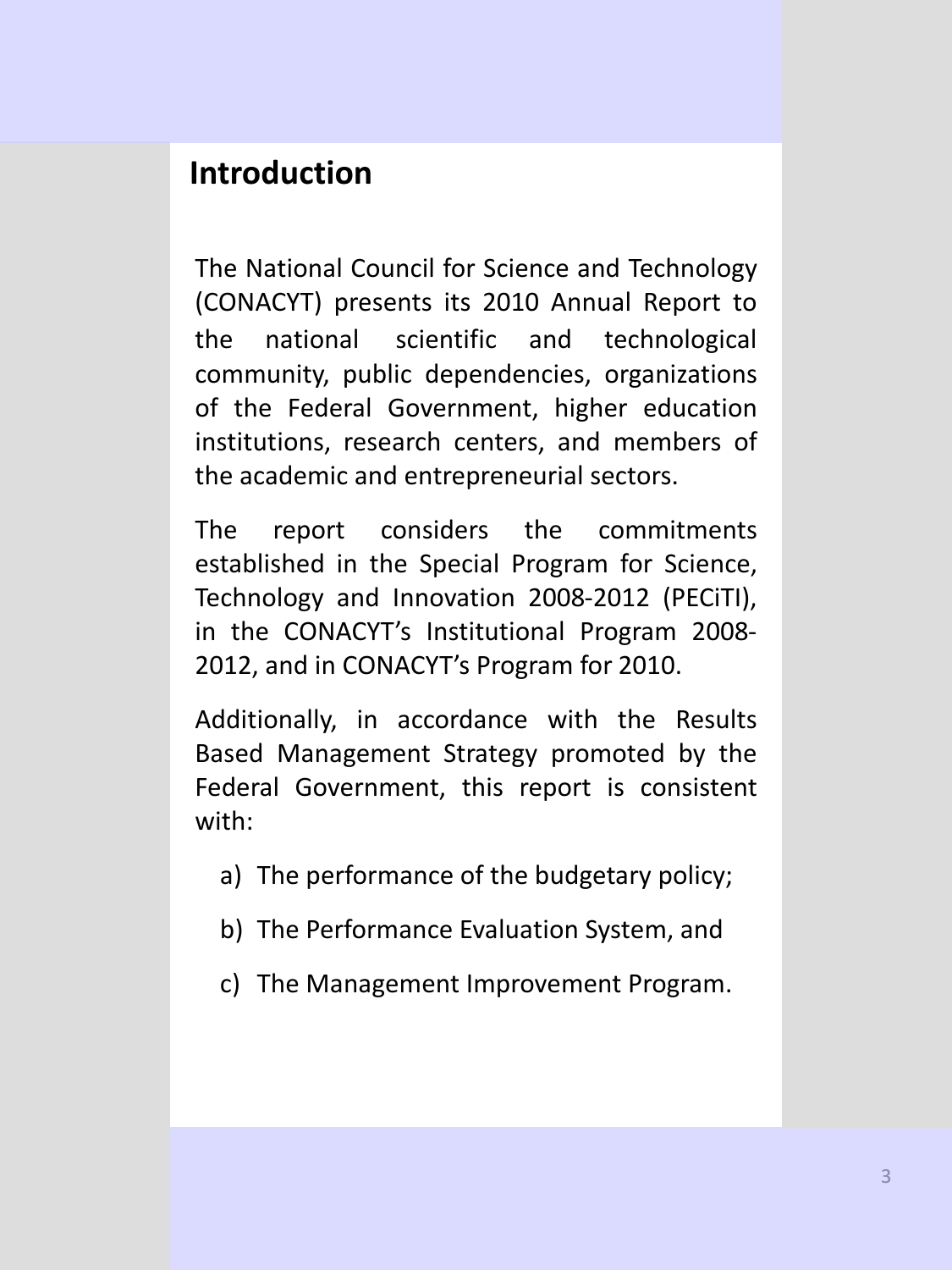#### **Objective 1**

**Establishing short, medium and long term state policies for the strengthening of the chain: education, basic and applied sciences, technology and innovation.**

#### **Expansion and consolidation of high level human resources**

During 2010, CONACYT granted 21,019 new scholarships for graduate students. This represents an increase of 30% compared to 2009.

#### **New and previously granted scholarships for graduate studies, 2001-2010**



#### **Scholarships for graduate studies by degree and destination, 2010**

| Degree / destination         | <b>Domestic</b> | <b>Abroad</b>  | Total  |  |
|------------------------------|-----------------|----------------|--------|--|
| <b>Doctoral</b>              | 11,794          | 13,799<br>2005 |        |  |
| <b>Master</b>                | 21,428          | 744            | 22,172 |  |
| <b>Speciality</b>            | 703             |                | 703    |  |
| <b>Exchange scholarships</b> | 57              | 30             | 87     |  |
| Total                        | 33,982          | 2,779          | 36,761 |  |

Source: Conacyt.

#### **Quality assessment of the graduate training programs**

The **National Program for the Strengthening of Graduate Studies (PNPC),** coordinated by SEP (Ministry of Public Education) and CONACYT, registered 1,304 graduate programs in 2010.

The growing number of graduate programs in the 2007-2010 period is almost six times higher than for the 2001-2004 period.

#### **Programs registered in the PNPC by degree 2010** 1,400

| <b>Degree</b>     | <b>Number</b> | %    |
|-------------------|---------------|------|
| <b>Doctoral</b>   | 396           | 30.4 |
| <b>Master</b>     | 742           | 56.9 |
| <b>Speciality</b> | 166           | 12.7 |
| Total             | 1,304         | 100  |

**Growth of the graduate programs number:**



Source: Conacyt.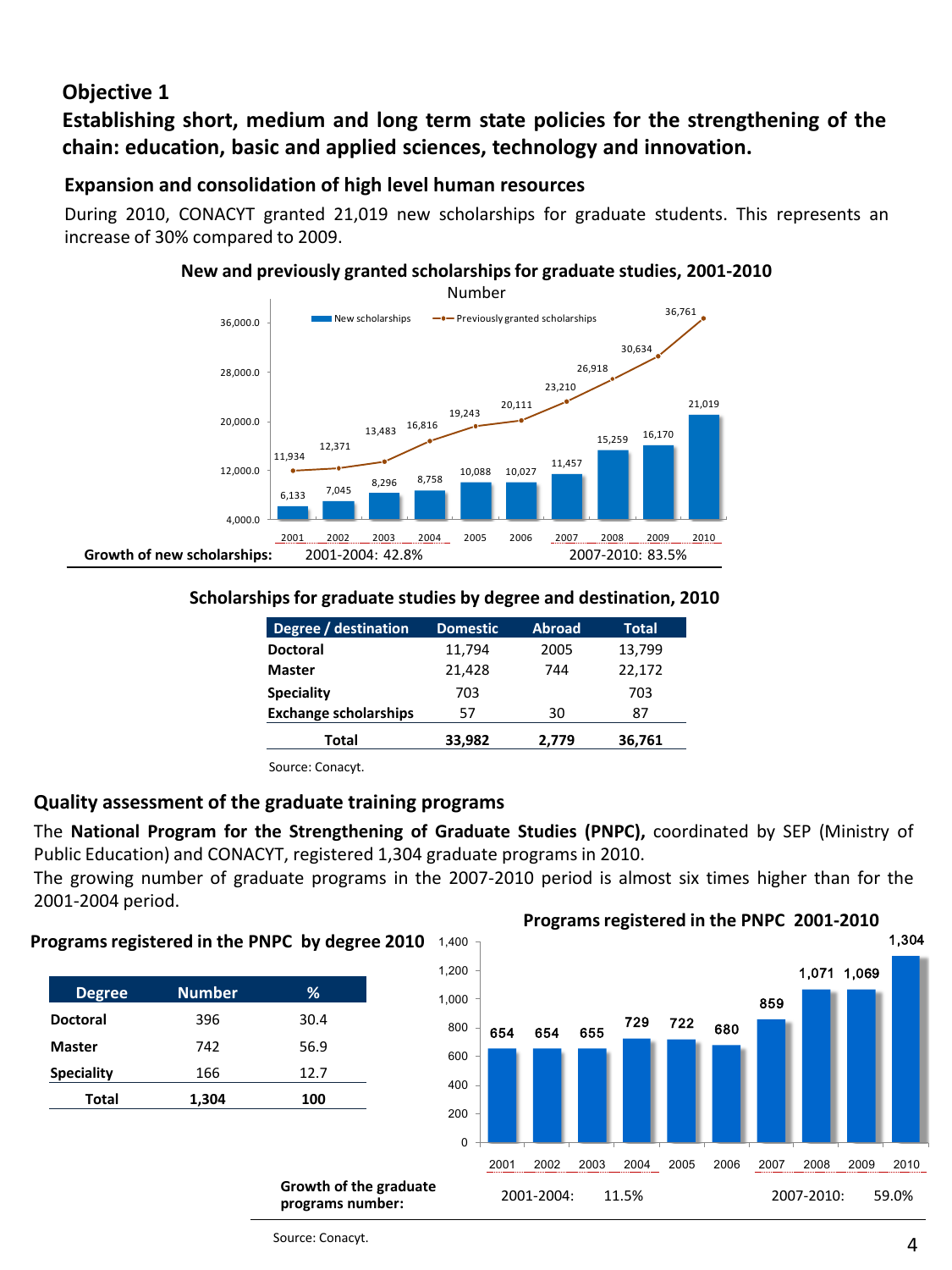#### **Consolidation of quality academic groups**

**The National System of Researchers (SNI)** contributes to the formation and consolidation of researchers with the highest scientific and technological level. In 2010, the SNI had 16,600 members, an increase of 6.6% compared to 2009.





Source: Conacyt.

#### **Additional activities to consolidate human capital resources**

- 2.5 USD millions were granted to support the repatriation of 35 researchers, initial job contract grants in Mexican institutions and research stays for 48 more.
- 74 postdoctoral fellowships and 56 sabbatical stays abroad were supported during 2009.
- 4,462 students were supported trough the program "Young Talents", in 12 States.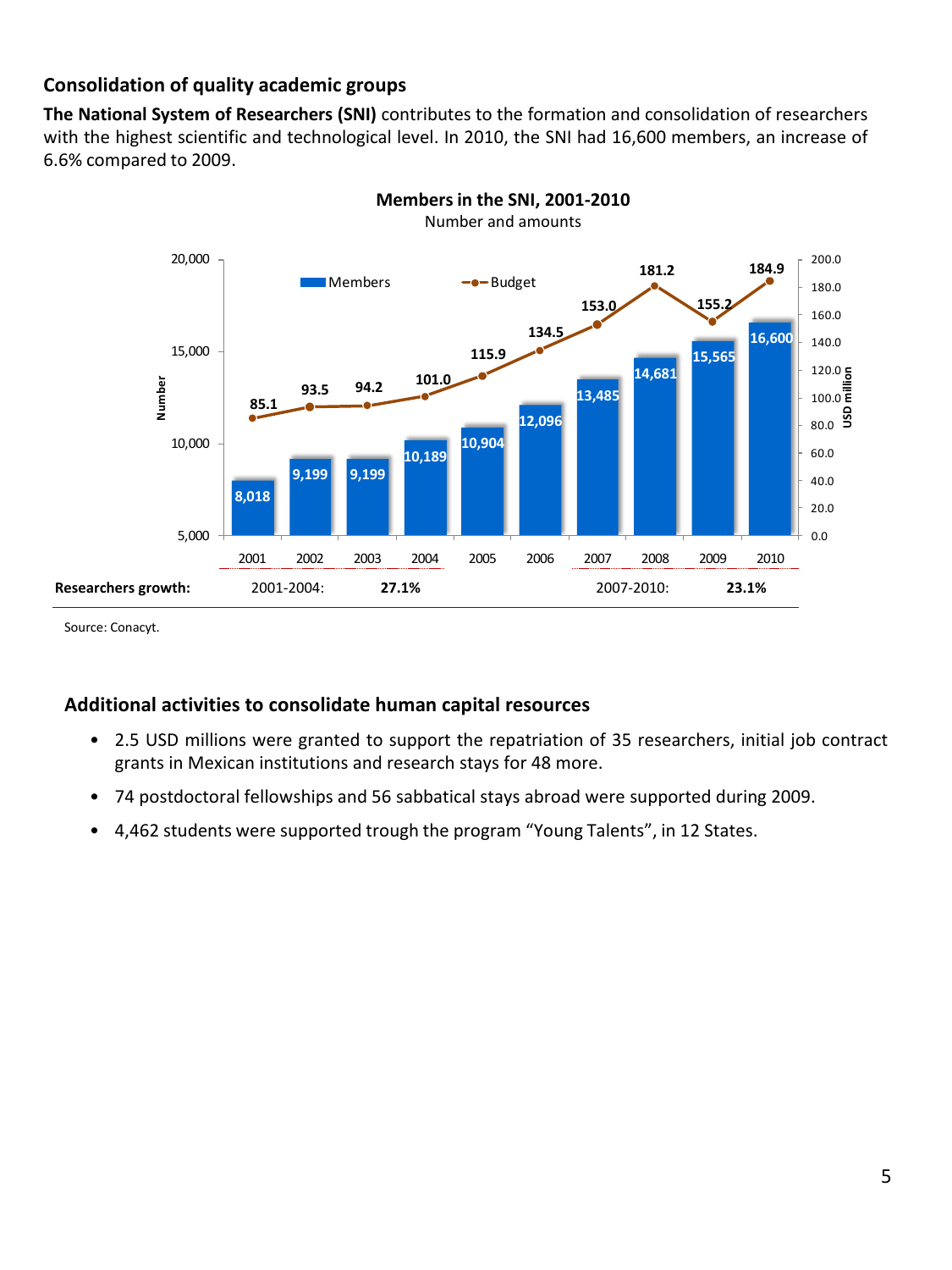#### **Fostering research in strategic areas**

The Science and Technology National Sector considers, as essential factors for its own development, the following: a) high quality education; b) strengthening basic and applied science; and c) technological development and innovation. These factors will contribute to the improvement of living standards of our society through a greater competitiveness.

**Increasing national research mobility.** At the end of 2010, seven new thematic networks were authorized; totaling nowadays 20 networks. Each is supported with 0.8 USD million.

| <b>Thematic networks</b>               |                                               |  |  |  |
|----------------------------------------|-----------------------------------------------|--|--|--|
| 1 Water                                | 11 Mathematical and Computer Models           |  |  |  |
| 2 Bar Code of Life                     | 12 Ecosystems                                 |  |  |  |
| 3 Complexity, Science and Society      | 13 Poverty and Urban Development              |  |  |  |
| 4 Physics of High Energies             | 14 Mexican Network on Soft Condensed Matter   |  |  |  |
| 5 Energy Sources                       | 15 Ageing, Health and Social Development      |  |  |  |
| 6 Environment and Sustainability       | 16 Robotics and Mechatronics                  |  |  |  |
| 7 Nanosciences and Nanotechnology      | 17 Climatic and Hydrometeorological Disasters |  |  |  |
| 8 New Tendencies in Medicine           | 18 Ethnoecology and Biocultural Heritage      |  |  |  |
| 9 Foods, Agriculture and Biotechnology | 19 Scientific Research and Space Technology   |  |  |  |
| 10 Information Technologies            | 20 Civil Society and Quality of Democracy     |  |  |  |
| $\sim$ $\sim$ $\sim$                   |                                               |  |  |  |

Source: Conacyt.

#### **Intersecretarial Commission on Biosecurity of Genetically Modified Organisms (CIBIOGEM)**

Regarding Biosecurity, the Executive Secretariat of CIBIOGEM, together with the Regional Directorates of CONACYT, started the diffusion of the laws in force related to biosecurity, emphasizing the promotion of scientific and technological research, and the corresponding regulatory framework that must be followed by those who would carry out activities with genetically modified organisms.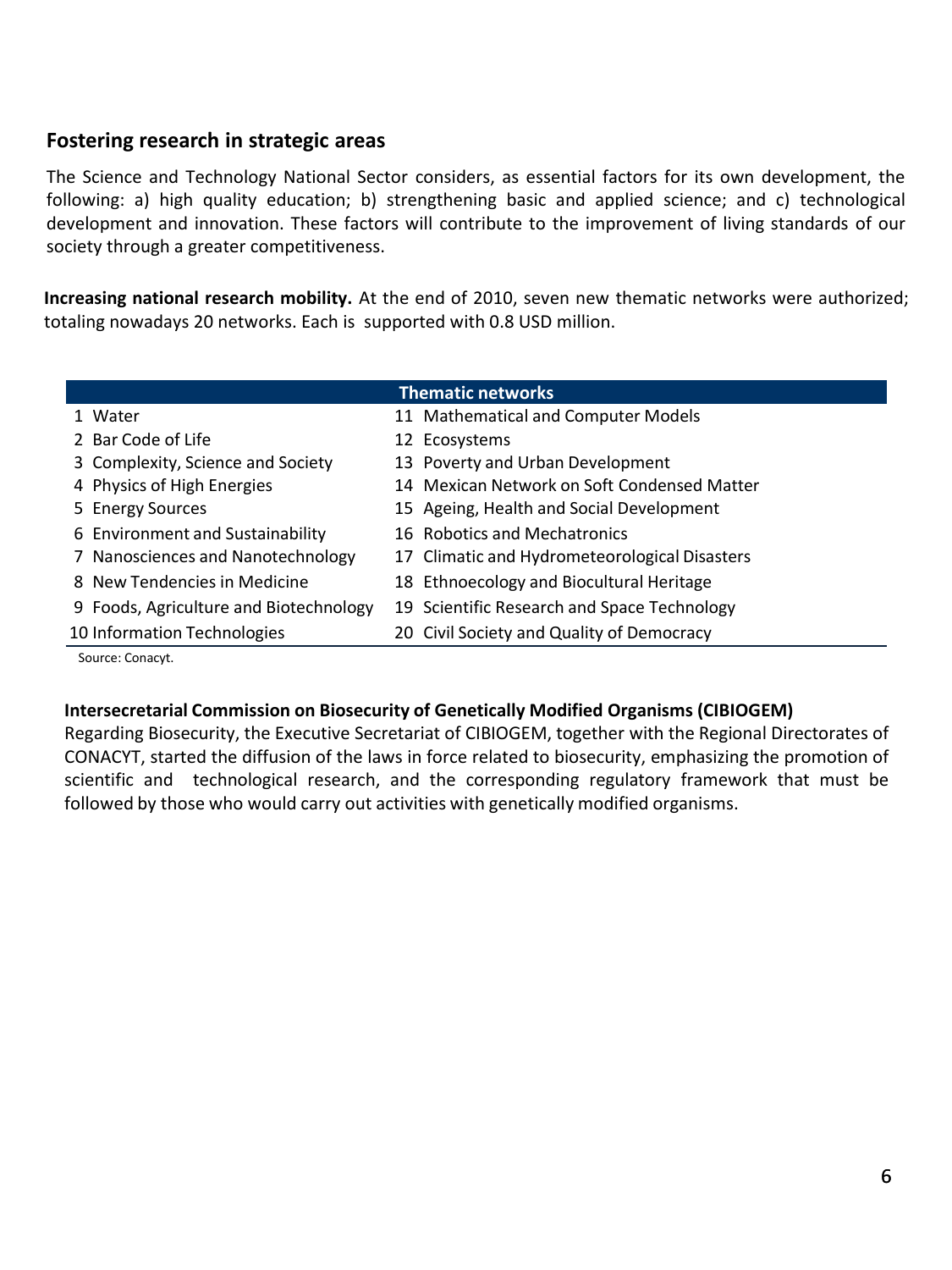#### **Diffusion, perception, and social recognition of science, technology and innovation**



In 2010 took place the 17th National Week for Science and Technology (SNCyT). Although the SNCyT covered all of the states in the country, the city of Leon, Gto. was officially declared the main site of the activities. The 2010 topic of the SNCyT was: 200 Years of Science and Technology in Mexico.



10 items of the magazine "Ciencia y Desarrollo" were published, and some topics covered were: Eolic Energy ant the Future of Mexico; Synthetic Polymers; 35<sup>th</sup> Anniversary of "Ciencia y Desarrollo"; Obesity; Biodiversity, and the 50<sup>th</sup> Anniversary of the Invention of laser.



Ciencia y Desarrollo's supplement for kids, "Helix", published articles with topics such as: Isn't that a dinosaur?, Ameba, Cute little puppy, among others.

In order to celebrate the  $40<sup>th</sup>$  anniversary of Conacyt, Mexico City's subway system issued 25 million tickets, and the Mexican Mint coined a silver medal with the logo of the  $40<sup>th</sup>$  anniversary. A postage stamp and a bill of the National Lottery were also issued



Radio ConCiencia presenting topics like Chemotherapy, health problems, Museums, Teotihuacan, Alternative Medicine, Amebiasis, solar stoves, among others.

CONACYT together with the Organization of American States and the Scientific and Technological Advisor Fora coordinated the first Interamerican Program of Journalism, and the Second Seminar-workshop "Science, Technology and Innovation seen as news"

#### **Survey on Public Perception on Science and Technology in Mexico (ENPECYT 2009)**

Since 2001, CONACYT and the National Institute for Statistics, Geography and Information (INEGI) work together to carry out the ENPECYT, every two years. During 2009 the 5<sup>th</sup> exercise of this survey was done and the analysis and diffusion of the results were made in 2010.

Its general purpose is to collect information to build indicators to measure knowledge, understanding and attitude of urban population towards scientific and technologic activities.

#### **General results compared to United States of America (USA) and the European Union (EU)**

- Scientific culture of Mexicans is similar to that of citizens of countries of EU and slightly smaller than USA citizens (Mexicans: 52.7, USA citizens 64.2, Europeans 55.3 ).
- The skills of Mexicans to distinguish scientific and probabilistic processes are greater than those of Americans an EU citizens, even when their knowledge on science and technology is poorer (Mexicans 55.8, USA citizens 51.3, Europeans 52.7).
- Mexican s average score is less than a point bellow than EU s citizens and eight points below than USA s citizens (Average of the results form basic vocabulary and scientific planning: Mexicans 53.3, USA citizens 61.3, Europeans 54.7).



#### **Scientific and Technological culture in Mexico, 2009**

*0 -100 scale*

Source: ENPECYT, 2009.

Eurobarometer, 2006.

Survey on Public Perception NSF, 2009.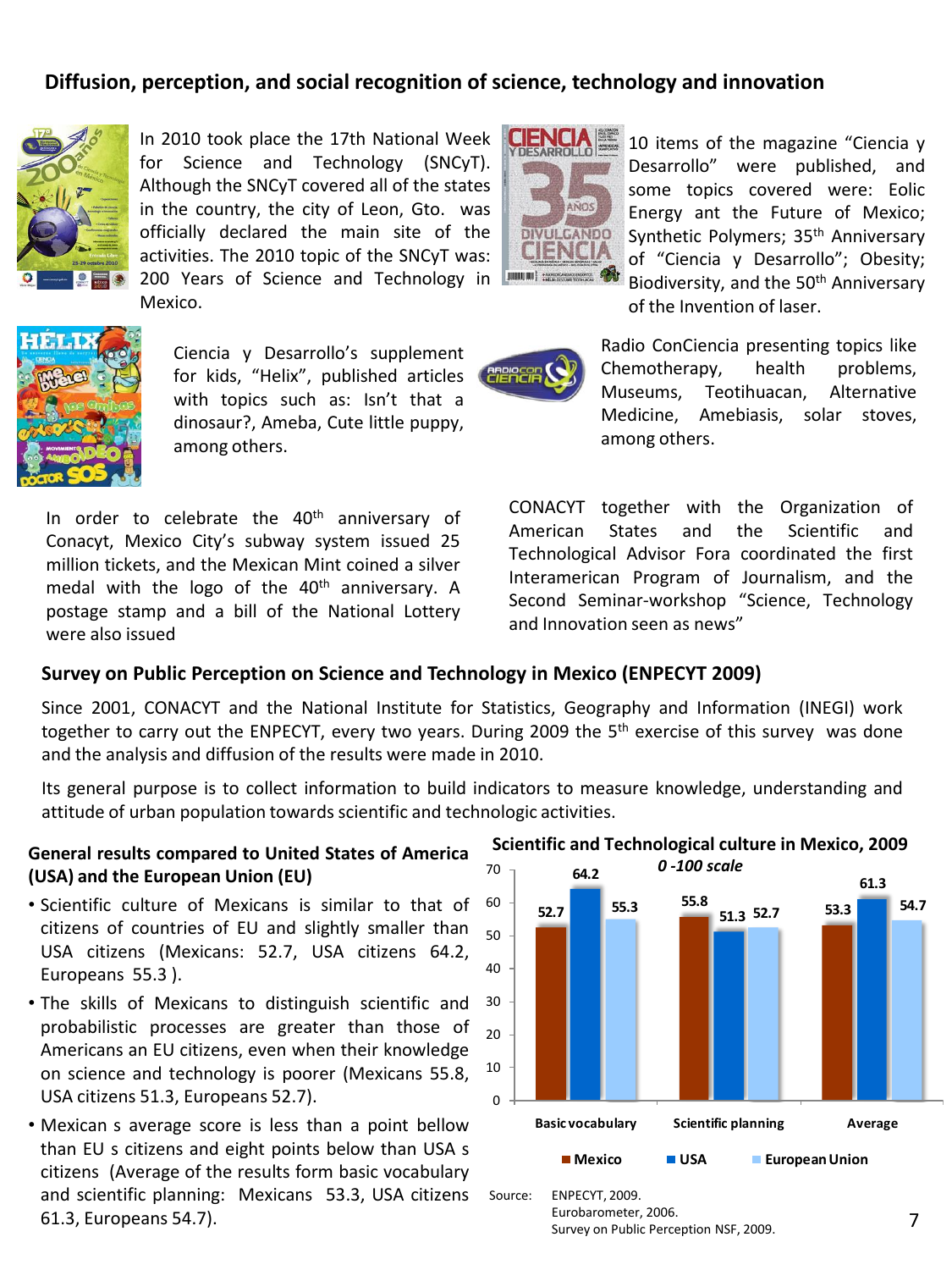#### **Objective 2**

#### **Promoting decentralization of scientific, technological and innovation activities in order to contribute to regional development.**

#### **States systems on science, technology and innovation**

At the end of 2010, all of the states and Mexico City (Federal District) had a State Council for Science and Technology.

#### **Structural framework, 2010**



**26 States have a Science and Technology Committee in their Legislative Bodies**

- 1. Aguascalientes
- 2. Baja California
- 3. Baja California Sur
- 4. Chiapas
- 5. Chihuahua
- 6. Coahuila
- 7. Colima
- 8. Distrito Federal
- 9. Durango
- 10. Estado de Mexico
- 11.Guanajuato
- 12.Guerrero 13.Hidalgo
- 14. Jalisco 15. Michoacan
	- - 16. Morelos
			- 17. Nayarit
			- 18. Puebla
			- 19. Queretaro
			- 20. San Luis Potosi
		- 21. Sinaloa
			- 22. Tamaulipas
			- 23. Tlaxcala
			- 24. Veracruz
		- 25. Yucatan
			- 26. Zacatecas

8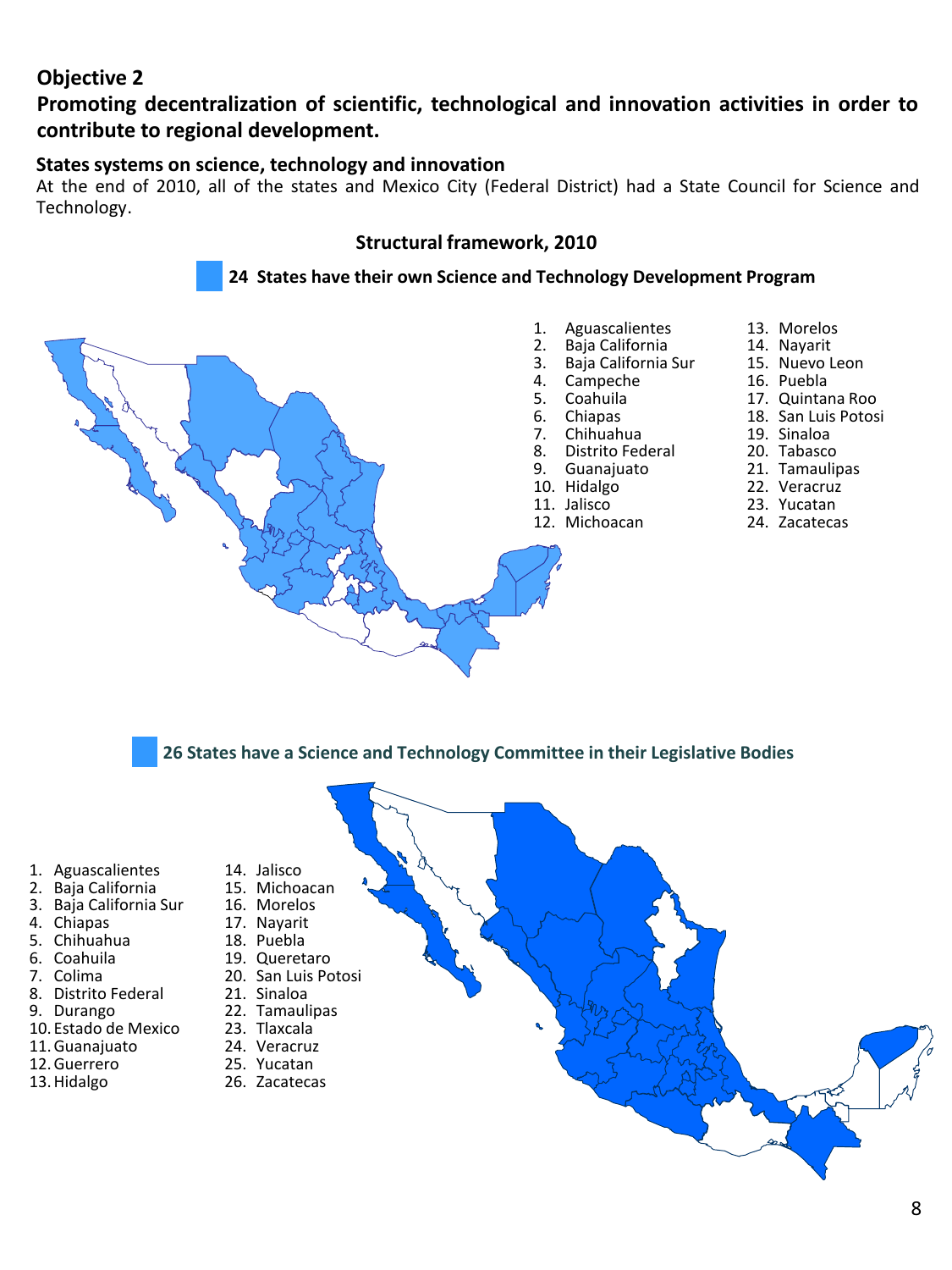#### **Program to promote development of the States**

Under the 2010 call for the Institutional Fund for Regional Fostering (FORDECYT), 28 projects were supported for 18.7 USD million.



#### **FORDECYT projects**

#### **National Conference on Science, Technology and Innovation (CNCTI)**

The 2010 First Ordinary Meeting of the Conference took place in Saltillo, Coahuila. One of the main topics was the Annual Work Program, which includes the following lines:

- I. Design and operation of public policies on science, technology and innovation, financing the National Science, Technology an Innovation System, and studies to foster its regional development
- II. Strategies of diffusion, spreading and social appropriation of science, technology and innovation, and international cooperation
- III. Evaluation of funds and programs
- The Second ordinary Meeting of the Conference took place on December in Guanajuato, Gto. The most relevant topics were:
	- I. Perspectives regarding science, technology and innovation
	- II. Perspectives related to the evaluation of funds and programs
	- III. System of Indicators in Science, Technology and Innovation
	- IV. Integration of public policies
	- V. Planning of the schedule and work program for CNCTI's 2011 activities.
	- VI. Program of incentives to innovation

#### **Main figures related to the decentralization of scientific and technological activities in 2010:**

- **65**% of the domestic scholarships for graduate studies were awarded in study programs offered in institutions of the 31 States of the country.
- **72.8**% of the programs included in the "National Program for the Strengthening of Graduate Studies" were offered in institutions settled in the 31 States.
- **58.3**% of the SNI members have their residence in locations outside of Mexico City.
- **60.2**% of the basic science projects were granted to institutions of the States.
- **93**% of the funds for consolidation of research groups were granted to institutions outside of Mexico City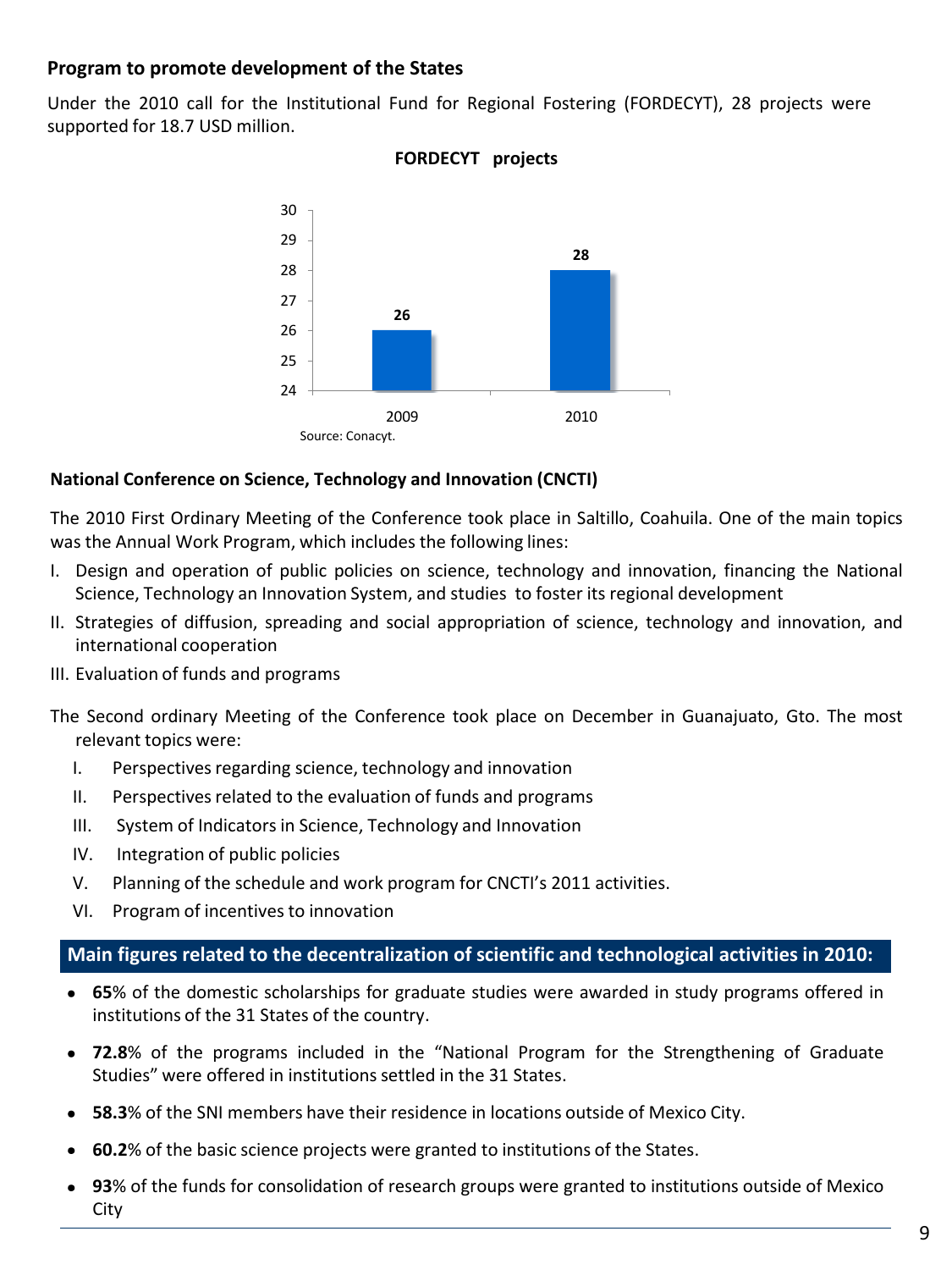#### **Objective 3 Financing basic and applied sciences, technology and innovation.**

The Federal Science and Technology Expenditure (FSTE*)* for the 2010 fiscal year, was 3,751 USD millions.

The increase in the FSTE for the 2007-2010\* period was of 15.1%, whereas for the 2001-2004\* period it was -4.9%.



**Federal Science and Technology Expenditure 2001-2010**

In USD millions and as percentage of GDP

p/ Preliminary data.

GERD: Gross Domestic Expenditure on R&D.

Note: Indicator GERD/GDP is calculated with values of the 2003 GDP base.

Source: SHCP, Cuenta de la Hacienda Pública Federal, 2001-2009. SHCP, Presupuesto de Egresos de la Federación, 2010. Conacyt.

Resources of the Federal Government budgetary branch number 38 in 2010: CONACYT and its coordinated Research Centers invested 1,453 USD millions, 4.4%\* higher in real terms compared to 2009. The growth in the funds allocated in the mentioned budgetary branch during the 2001-2004\* period was 6.6%, while for the 2007-2010\* period it was of 45.7%. Resources from research centers represented 32.7% of the branch 38.



#### **Branch 38 expenditure: CONACYT and Research Centers 2001-2010**

p/ Preliminary data.

Source: SHCP, Cuenta de la Hacienda Pública Federal, 2001 -2009. Conacyt.

\* The real growth was calculated in 2010 constant pesos.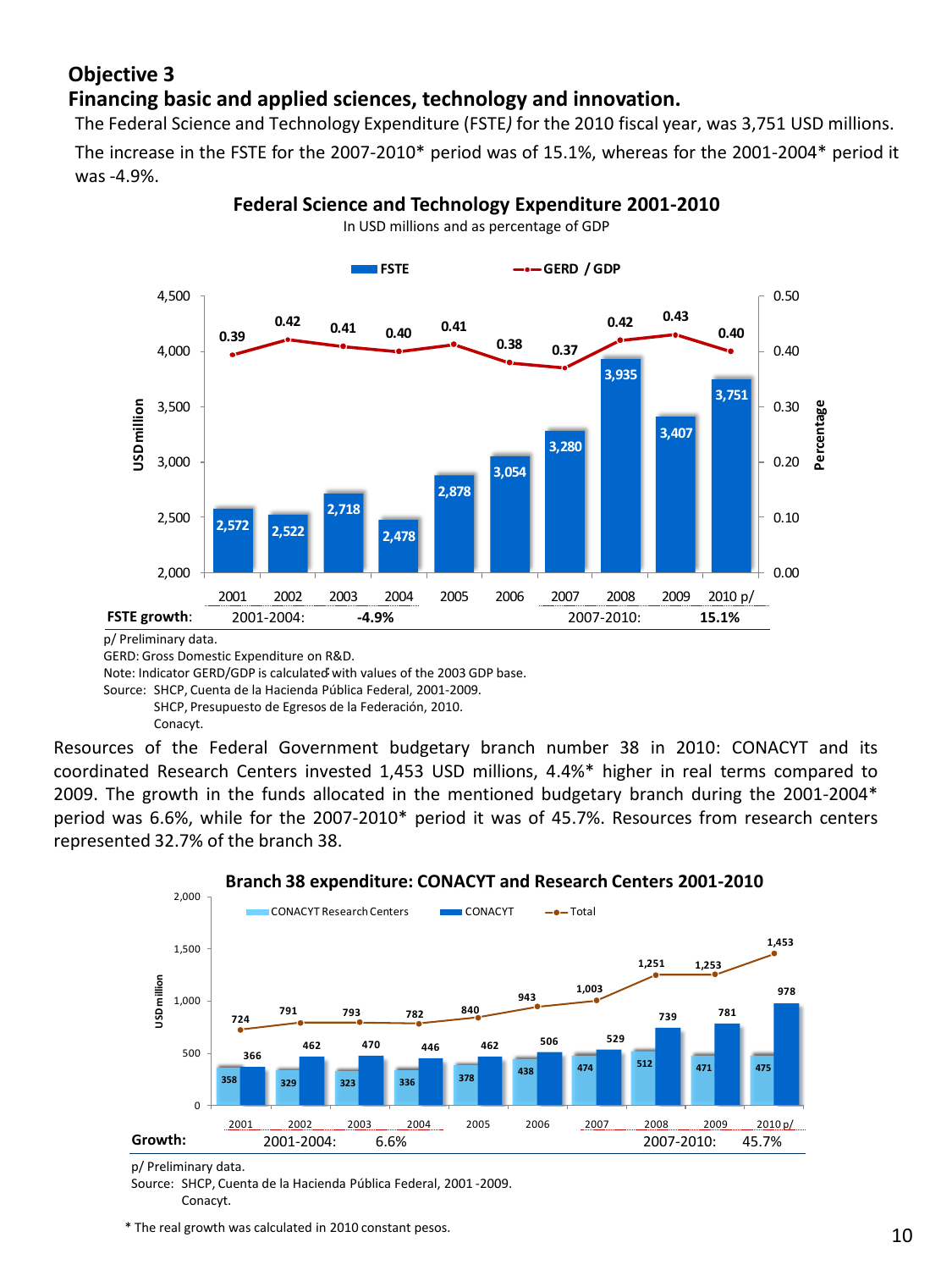#### **Public resources to encourage investment in science, technology and innovation, through instruments that derive from the Law on Science and Technology**

CONACYT manages trust funds that promote scientific research, technological development and innovation in the country. The corresponding results for 2010 were as follows:

- Sectorial Funds: By 2010, 20 funds had been created in partnership between CONACYT and 20 ministries and other institutionsfrom the Federal Government.
- Mixed Funds: 34 Mixed Funds are operating between CONACYT and 32 States and 2 municipalities.
- Institutional Fund: Managed directly by CONACYT, this Fund support programs that foster scientific, technological and innovation activities.

#### **Basic science**

In 2010, as a result of the 2009 call for projects, 618 projects were approved. The total support for these projects was 64.3 USD millions.

| Area                                           | <b>Projects</b><br>(number) | <b>Amount</b><br>(USD million) |
|------------------------------------------------|-----------------------------|--------------------------------|
| <b>Physics and Mathematics</b>                 | 95                          | 6.8                            |
| <b>Earth Sciences</b>                          | 32                          | 4.1                            |
| Biology                                        | 98<br>11.7                  |                                |
| Chemistry                                      | 34                          | 3.6                            |
| Health                                         | 71                          | 9.5                            |
| <b>Humanities and Behavioral Sciences</b>      | 33                          | 3.4                            |
| Social and Economy Sciences                    | 37                          | 3.2                            |
| <b>Biotechnology and Agricultural Sciences</b> | 73                          | 8.3                            |
| Engineering                                    | 124                         | 10.6                           |
| Multidisciplinary Research                     | 21                          | 3.2                            |
| Total                                          | 618                         | 64.3                           |

#### **Basic science call 2009**

Source: Conacyt.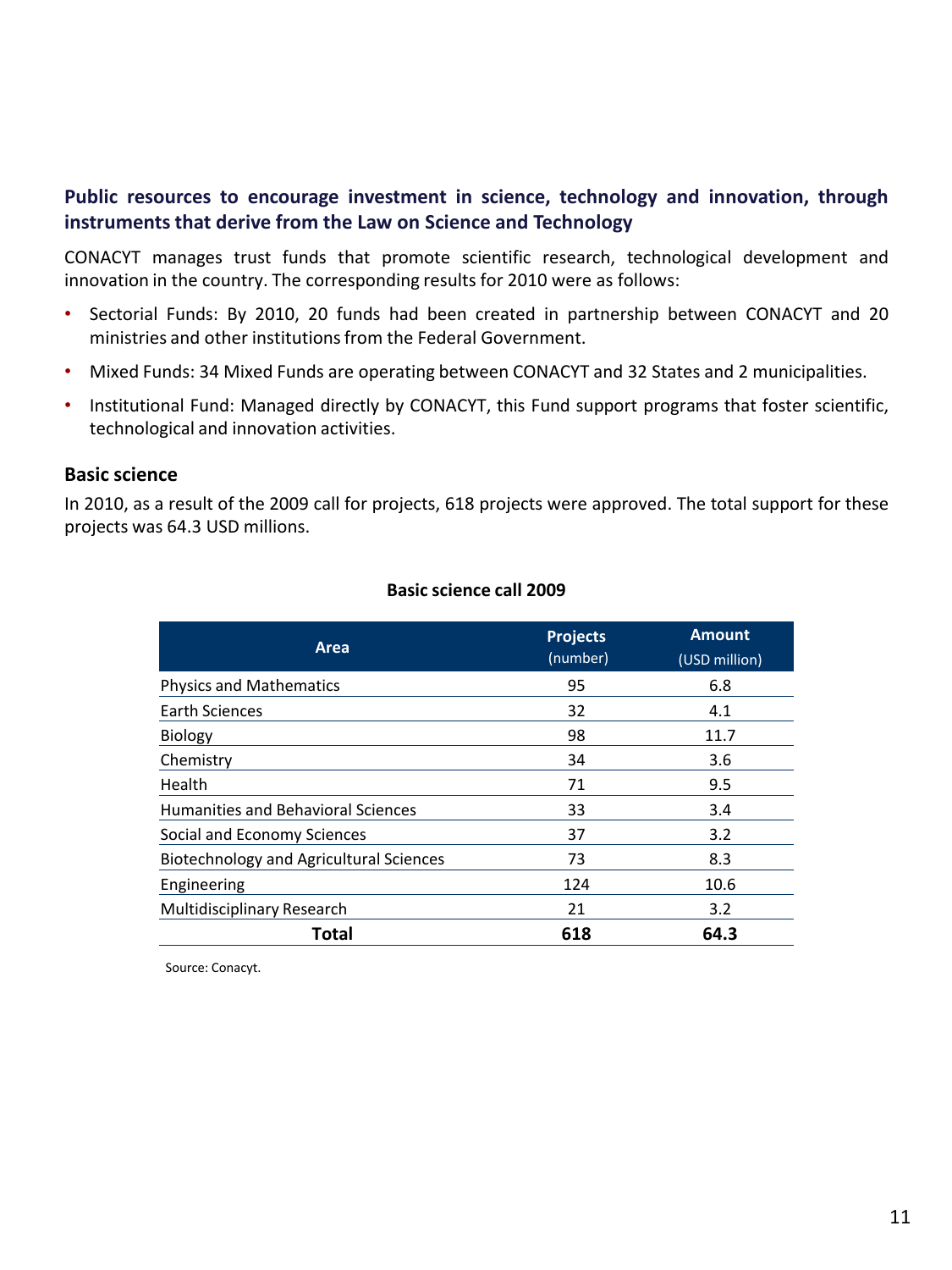#### **Incentive Programs for Research, Technological Development and Innovation**

The program had the following results for 2010:

| Program                                                                                | <b>Number of</b><br>projects | <b>Amount</b><br>(USD million) |
|----------------------------------------------------------------------------------------|------------------------------|--------------------------------|
| Program of Technologic Innovation for the Competitiveness<br>of Firms (INNOVATEC)      | 250                          | 54.9                           |
| Program of Technologic Innovation for High Value Added<br><b>Business (INNOVAPYME)</b> | 261                          | 54.9                           |
| Program of Development and Innovation on Precursory                                    |                              |                                |
| Technologies (PROINNOVA)                                                               | 196                          | 78.6                           |
| Total                                                                                  | 707                          | 188.4                          |

Source: Conacyt.

#### **High Added Value in Business, Knowledge and Entrepreneurs**(AVANCE)

In 2010, through the AVANCE program was supported investment in science, technology and innovation that makes the productive sector, as follows:

| Program                                            | <b>Number of projects</b> | <b>Amount</b><br><b>USD million</b> |
|----------------------------------------------------|---------------------------|-------------------------------------|
| <b>New Business</b>                                |                           | 2.5                                 |
| <b>CONACYT-NAFIN Entrepreneurs Fund</b>            |                           |                                     |
| <b>Technological Packages</b>                      |                           |                                     |
| Strategic Alliances and Networks of Innovation for |                           |                                     |
| <b>Competitiveness (AERIS)</b>                     |                           | 23                                  |
| `∩ta                                               |                           |                                     |

Source: Conacyt.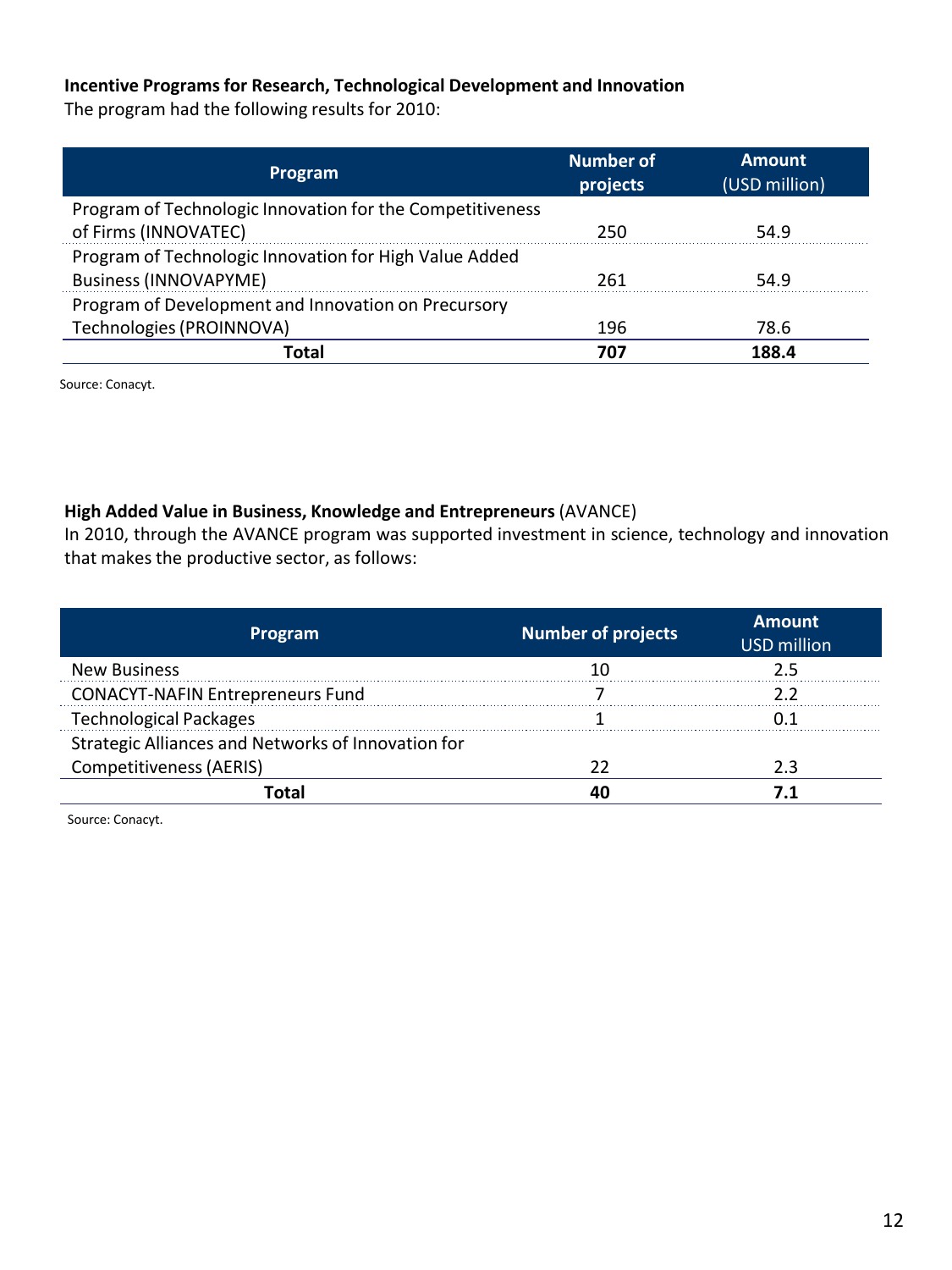#### **To encourage international cooperation and financing in science, technology and innovation, to attend major needs of the country.**

During 2010, the final report of the Review of the Science and Technology Cooperation between the European Union (EU) and Mexico, for the 2005–2010 period, was delivered. Its main results were:

- The Cooperation Agreement Mexico-EU on Science and Technology has given a very important framework for the strengthening of the international dialogue on specific policies on science and technology.
- It has favored the use of instruments, such as the annual work plan, that helped to guide the activities with an strategic view.
- During its five years operation, the strengthening of the cooperation is evidenced considering the participation of Mexico in the Seventh Framework Program of the EU, compared to its previous edition: an increase of 37% in approved projects and of 76% in participant entities.



#### **Approved projects and entities participating in the Sixth and Seventh RTD Framework Programs**

FP6: Sixth Framework Program for RTD. (For its acronym in English). Duration 2002-2006. FP7: Seventh Framework Program for RTD. Duration 2007-2013.

Source: Manfred Horvat and José Luis Briansó. Review of Science and Technology Cooperation between the European Union and the United States of Mexico 2005 – 2010. Final Report to the European Commission. September 2010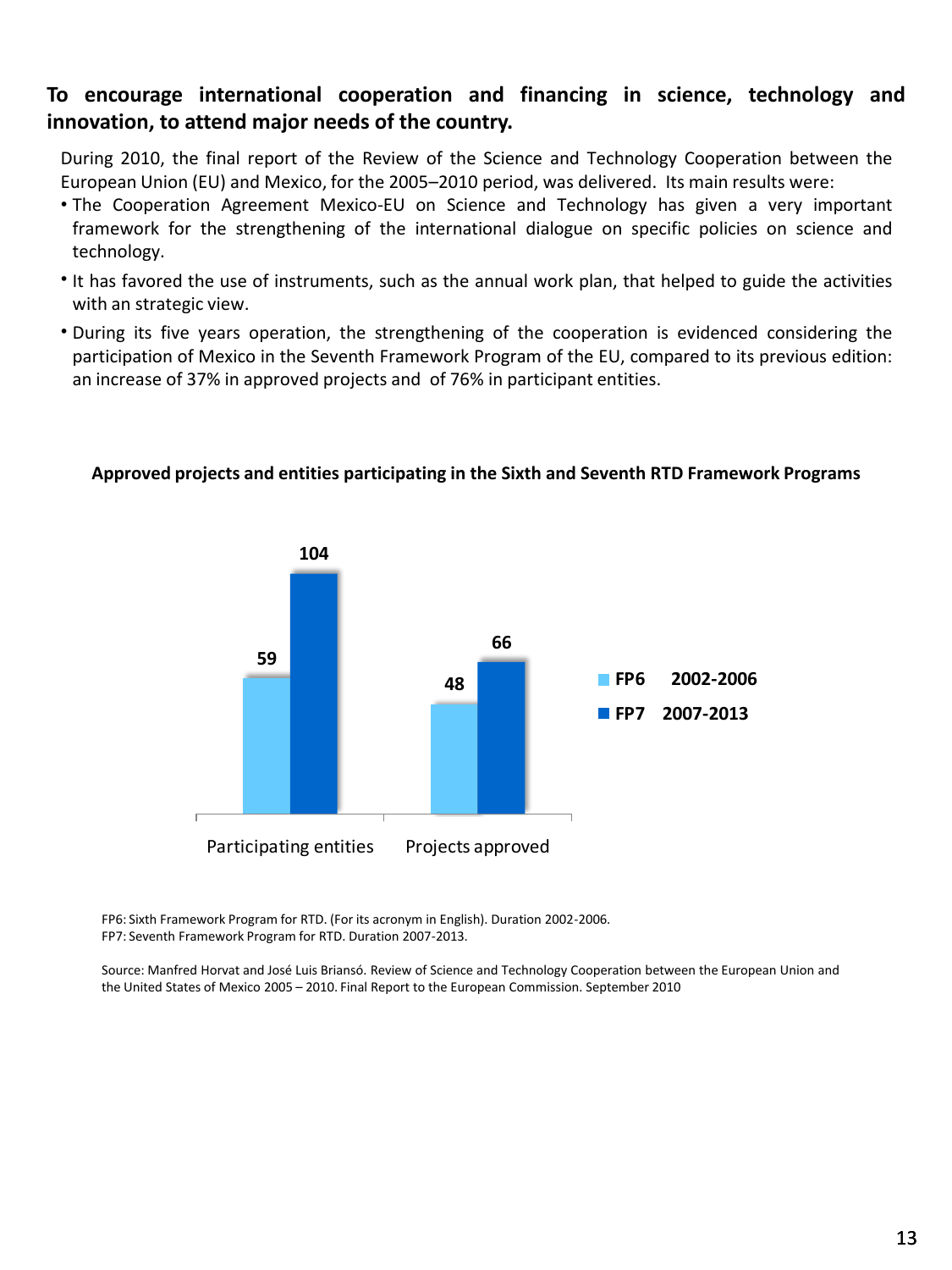#### **Bilateral cooperation**

In June of 2010, the General Call for projects corresponding to Bilateral Cooperation Agreements was published; 150 projects were received which are in their evaluation process. Bilateral Cooperation Agreements included in the General Call were those with: a) five American countries, Argentina, Brazil, Chile, Colombia, and the USA; b) one Asian country, Japan, and c) four European countries, Belgium, Germany, France, and Italy.

#### **International Cooperation Agreements**

During 2010, CONACYT signed 23 cooperation agreements, as well as nine memoranda of understanding, the renewal of a protocol, and three international cooperation addendums with universities, research centers and ministries of science and technology.

Within the frame of the Program for Cooperation on Research, Development and Technological Innovation, in January of 2010, Mexico–France and Mexico-Spain Joint Calls for Research Projects, Technological Development and Innovation were published. The administrative verification of the 61 proposals that were received was already approved.

#### **Iberoamerican Forum on Science, Technology and Innovation (FIBECYT)**

The Forum was carried out in Cancun Quintana Roo during November, within the frame of Iberoamerican Program on Science and Technology (CYTED). With the participation of six Novel laureates, more than 700 persons attended the Forum.

During the general meeting three activities were included :

- i. Forum CYTED-IBEROEKA 2010.
- ii. Meetings of the 20 iberoamerican organisms of Science and Technology
- iii. FIBECYT s Seminar. Its main theme was: "Perspectives on Science and Technology for Latin America".

#### **Other activities for the fostering of international cooperation on science and technology**

- Participation in the meeting of the Advisory Council of the CYTED in Guanajuato, Gto.
- Participation in the IV Meeting of the Permanent Binational Commission Mexico-China, and the Meeting of the Subcomission of Technical and Scientific Cooperation, held in the Secretary of Foreign Affairs, Mexico, City.
- Participation in the IV Ordinary Meeting of the Interamerican Commission on Science and Technology, carried out at the Organization of American Statesin Washington, D.C., USA.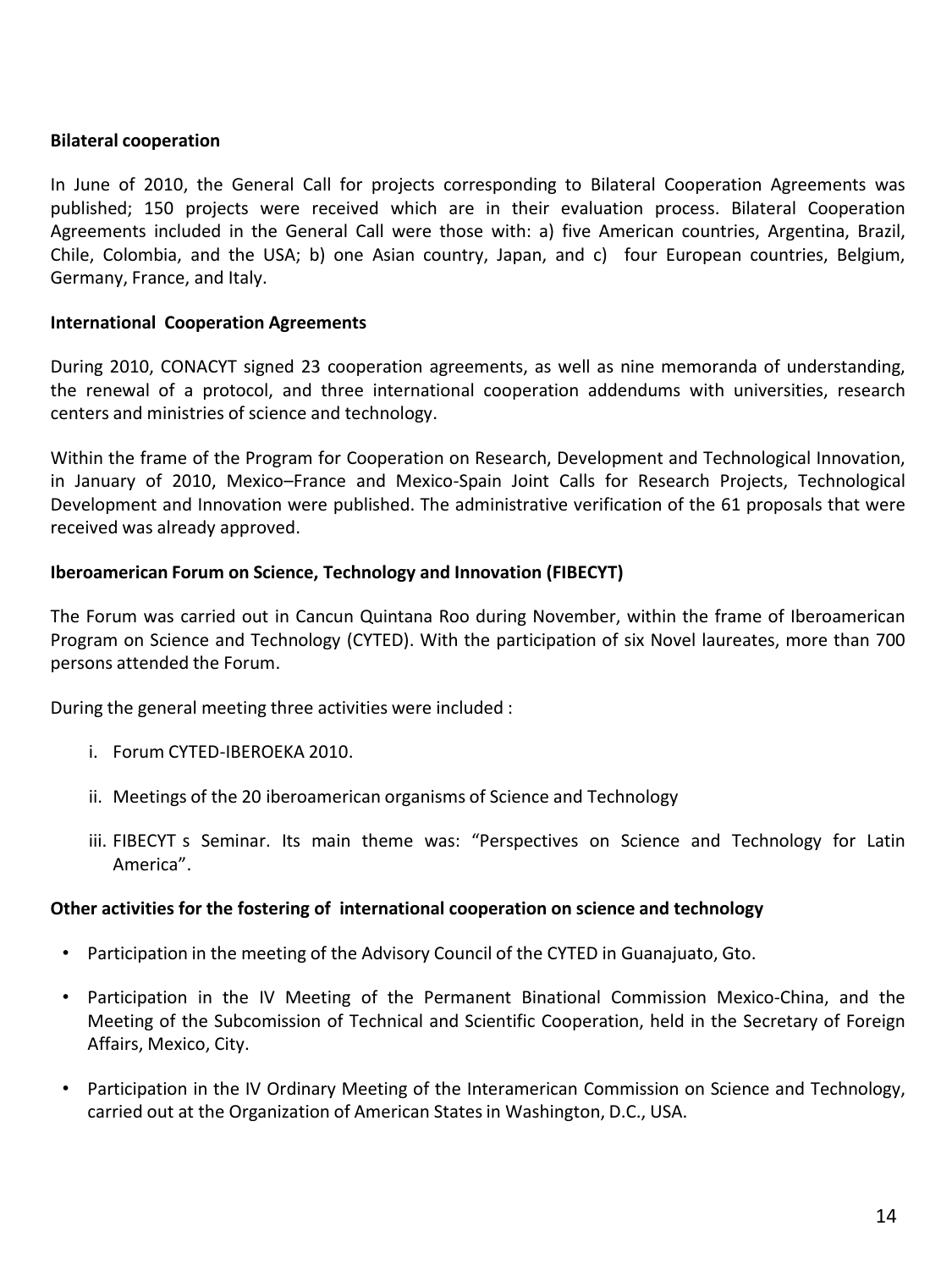#### **Objective 4 Investment in scientific, technological and innovation infrastructure**

#### **Complementary support for the modernization of scientific equipment**

In order to provide complementary economical support to institutions and research groups with solid research programs, 66 projects were approved allocating a total 13.4 USD million. This was the result of the 2009\* Call.

#### **Complementary Support for the Establishment of Laboratories for Research and Development**

The Call 2009\* approved the establishment of 18 laboratories with a total of 21.4 USD million.

As a result of the 2009 call for proposals "Strengthening and consolidation of the CONACYT's Public Research Centers", 53 projects allocated a total of 21.5 USD million.

|                | <b>Name</b>                                                                                                                  | Institution                                                                  |
|----------------|------------------------------------------------------------------------------------------------------------------------------|------------------------------------------------------------------------------|
| $\mathbf{1}$   | Development of Scientific Infrastructure in the South<br>East of Mexico for the Study of Advanced Materials of<br>Innovation | Centro de Investigación y de Estudios Avanzados<br>(CINVESTAV - IPN)         |
| $\overline{2}$ | Laboratory of Research and Technological Development<br>of Advanced Coating                                                  | Centro de Investigación y de Estudios Avanzados<br>(CINVESTAV - IPN)         |
| 3              | Laboratory of Electronic Microscopy of High Resolution<br>for Characterization of Nanostructures                             | Centro de Investigación y de Estudios Avanzados<br>(CINVESTAV - IPN)         |
| 4              | Central Laboratory                                                                                                           | Centro de Investigación y de Estudios Avanzados<br>(CINVESTAV - IPN)         |
| 5              | Proposal for the Establishment of the Laboratory of<br>Micro and Nano Technology                                             | National Polytechnic Institute, IPN                                          |
| 6              | Multidisciplinary Laboratory for the Characterization of<br><b>Materials and Nanostructures</b>                              | National Polytechnic Institute, IPN                                          |
| $\overline{7}$ | Robotics Laboratory for the Northeast and Central area<br>of Mexico                                                          | <b>ITESM/Campus Monterrey</b>                                                |
| 8              | National Laboratory of Solar Concentration Systems and<br>Solar Chemistry, second stage                                      | UNAM/Centro de Investigación en Energía                                      |
| 9              | Laboratory of Photovoltaic Innovation and<br><b>Characterization of Solar Cells</b>                                          | UNAM/Centro de Investigación en Energía                                      |
| 10             | Laboratory of Mass Spectrometry with Accelerators                                                                            | UNAM/Coordinación de Investigación<br>Científica/Instituto de Física         |
| 11             | Astrophysics National Laboratory at San Pedro Martir,<br>Baja California                                                     | UNAM/Coordinación de Investigación Científica/<br>Instituto de Astronomía    |
| 12             | Center of Advanced Microscopy and Analysis of Living<br><b>Cells Images</b>                                                  | UNAM/Coordinación de Investigación Científica/<br>Instituto de Biotecnología |
| 13             | Laboratory HAWC of Gamma Rays                                                                                                | UNAM/Coordinación de Investigación Científica/<br>Instituto de Física        |
| 14             | Laboratory of Sustainability Sciences                                                                                        | UNAM/Instituto de Ecología                                                   |
| 15             | Research Laboratory of Advanced Materials                                                                                    | Universidad Autónoma de Nuevo León                                           |
| 17             | Laboratory of Characterization of Physic-Chemical<br>Properties and Molecular Structure                                      | Universidad de Guanajuato                                                    |
| 18             | Laboratory of Research and Development on Foods                                                                              | Universidad Veracruzana                                                      |

\*It refers to the latest Calls and the results were published in 2010.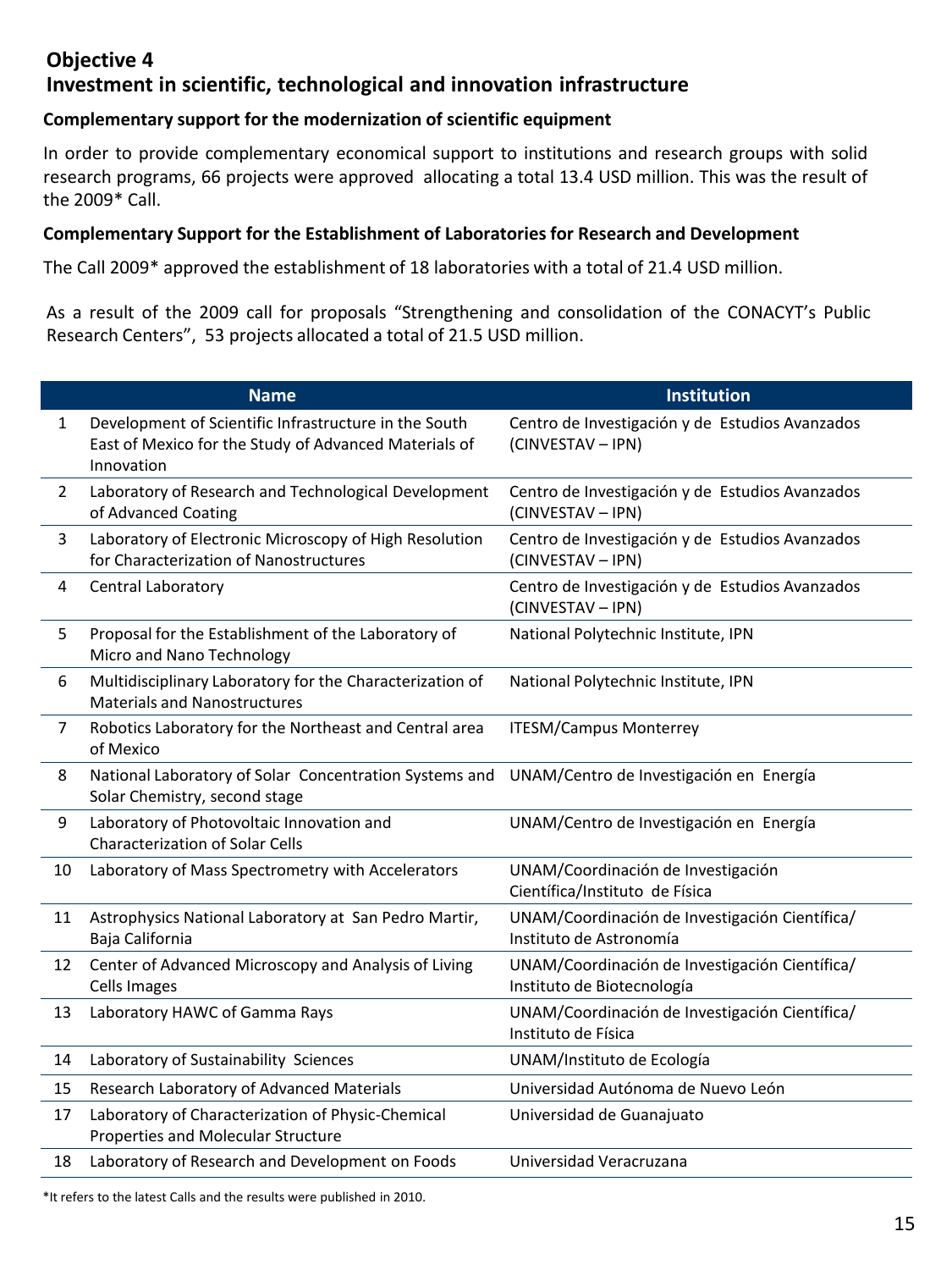#### **The CONACYT's Public Research Centers**

The CONACYT Public Research Centers System draws upon 18 years of experience as a part of the Mexican Federal Government, committed to the scientific and technological progress of the country. However, many of the CONACYT institutions, part of this system, are more than 30 years old.

The CONACYT Public Research Centers System is, without a doubt, one of the most relevant players in generating knowledge in Mexico. Its constitutes an important option for the training of top researchers committed to Mexico s regional needs and has been responsible for many of Mexico s sustainable development strategies.

Today, the system comprises 26 research institutions and one trusteeship fund. Focusing on subjects in the principal fields of scientific and technological knowledge, the system is:

- An entity of the Mexican Government that contributes to the solution of national issues through scientific research and technological development
- A generator of highly specialized and internationally competitive knowledge
- A research entity directed at and linked to the public, social and private sectors
- A promoter of the nation s culture, innovation and technological development in support of the productive sector
- Part of the national infrastructure for the education of scientists, technologist and, in general, high-level professionals
- A group of institutions committed to accountability, transparency and independent academic assessment

#### **Strengthening and consolidation of the CONACYT's Public Research Centers**

As a result of the 2010 call for proposals "Strengthening and consolidation of the CONACYT's Public Research Centers", a total of 11.9 USD millions were directed for the support of 36 projects. A 37 percent of this resources were derived from the fines that the Federal Electoral Institute imposed to political parties.

| Distribution of projects approved by activity |                               |  |  |
|-----------------------------------------------|-------------------------------|--|--|
| Concept                                       | <b>Percentage of projects</b> |  |  |
| Equipment acquisition                         | 52                            |  |  |
| Construction and adjustment of facilities     | 36                            |  |  |
| Postgraduate, diffusion and entailment        | 12                            |  |  |
| Total                                         | 100                           |  |  |
|                                               |                               |  |  |

#### **Distribution of projects approved by activity**

Source: Conacyt.

Other relevant activities for strengthening of the infrastructure in CONACYT's Research Centers:

- Feasibility studies were conducted to establish Linkage and Knowledge Transfer Units at the Center Advanced Technology (CIATEQ), Biological Research Center of the Northwest S.C., (CIBNOR), Yucatan s Center for Scientific Research (CICY), Center for Research in Optics (CIO), Research Center for Advanced Materials (CIMAV) and The Institute of Ecology (INECOL).
- The National Institute for Astrophysics, Optics and Electronics (INAOE) opened the Laboratory for Innovation in Micro-electro-mechanic Systems

Strategic projects to support infrastructure made by the states

- Hidalgo: "Strengthening the Infrastructure for Development and Technological Innovation of Metalmechanics in the State of Hidalgo and the East Central Region of the Country. "
- San Luis Potosí: (IPICYT) "Creation of Knowledge Spaces by the investment in Scientific and Technologycal Infrastructure ".
- Yucatán: "Strategic Infrastructure for the articulation of the Research, Innovation and Technological Development System of Yucatan (SIIDETEY)".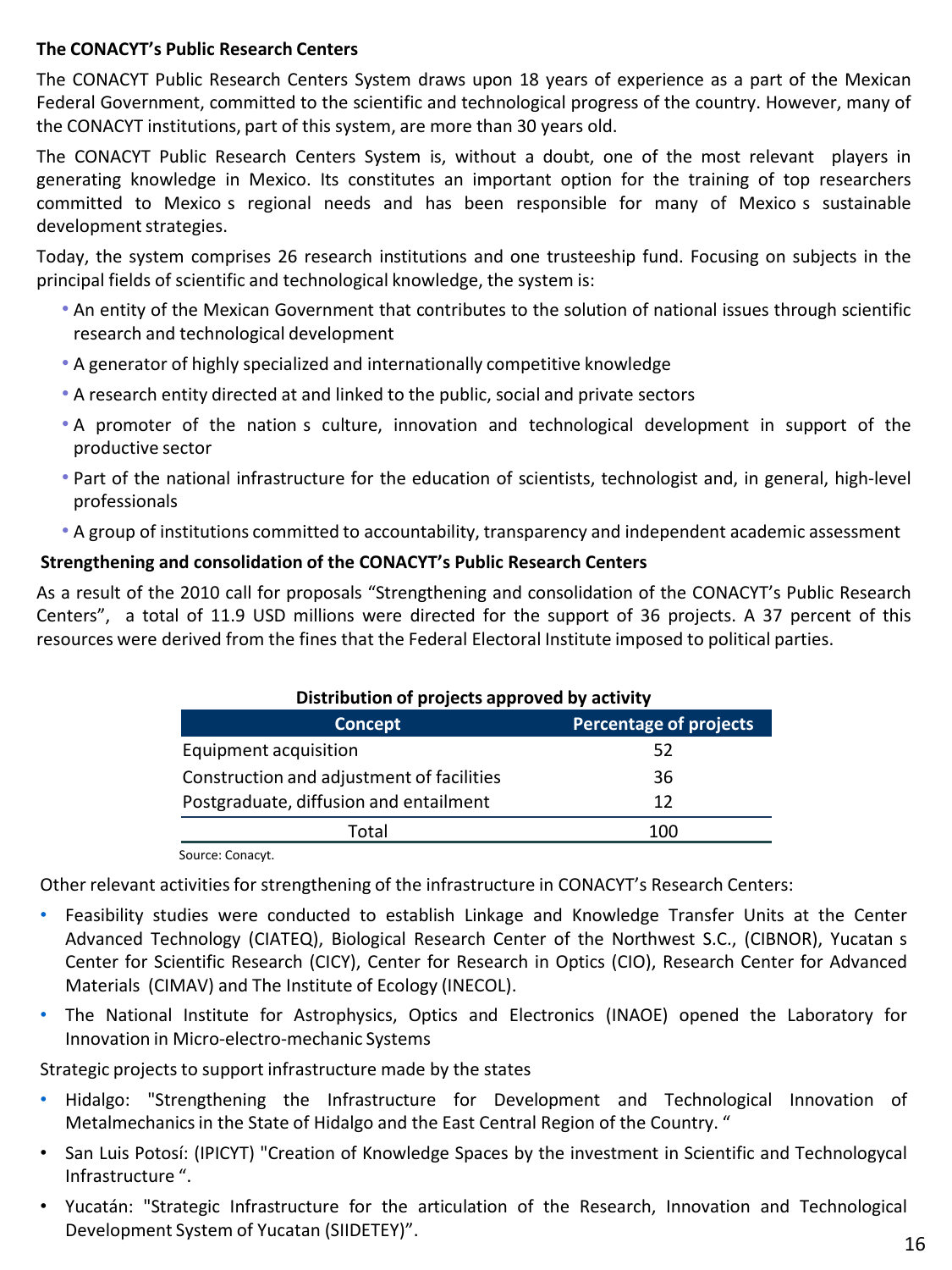#### **Objective 5**

**Accountability in public investment for the development of science, technology and innovation: high quality human resources training, research and development, and innovation.**

#### **Results based management**

The International Initiative for Impact Evaluation (3ie) picked two proposals presented by CONACYT for the impact evaluation of programs "Graduate Scholarships" and "National System of Researchers" .

The initiative will support nine works all over the world (two from Conacyt) choose among more than 35 proposals from 27 countries.



Metaevaluation of research, technological development and innovation projects.

**The designed tools will be presented to a focus group in February 2011.**

On September 2010 began the impact evaluation of the Program to Support Innovation (INNOVAPYME, INNOVATEC, PROINNOVA).



In October 2010 started the Evaluation of Perceptionsfrom Beneficiaries of Mixed Funds Program.



Index of Performance Measuring: a first stage will be made with the measuring of Beneficiaries' perception.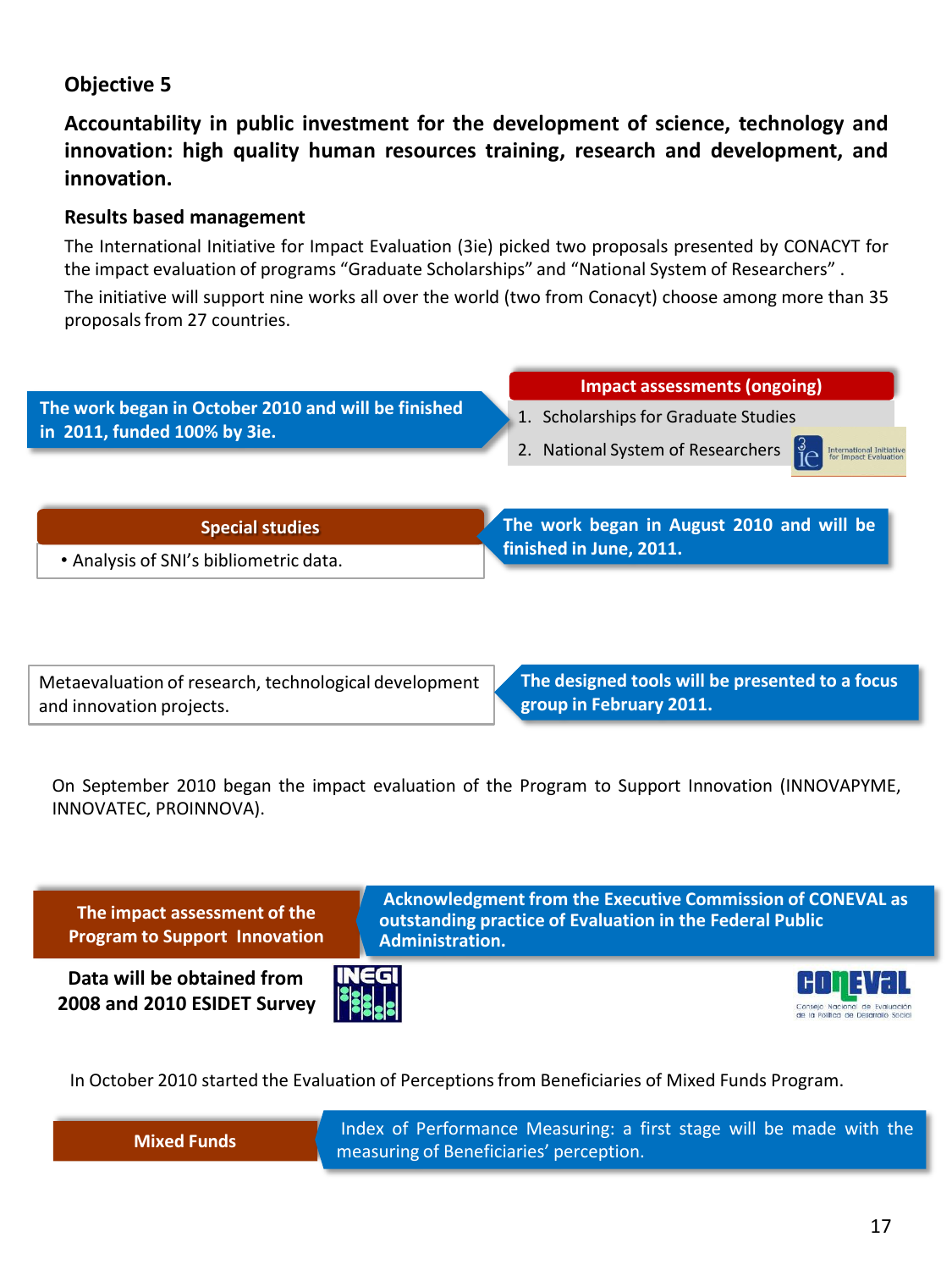# **Technological Evaluation (SINECYT)**

SINECYT started in 2002, and across the years has acquired great relevance due to the necessity to offer transparency, objectivity and quality in all the processes of evaluation of the projects supported by the CONACYT, as well as in the scholarships program.

In 2010 there were 18,528 referees that represents twice the number of the referees in year 2002. The increase during the 2007-2009 period was 47.9%.



#### **Iberoamerican Bank of Evaluators Data**

CONACYT supported the creation of this Bank as a tool for the sharing of information of register of researchers and specialists between countries.

The Bank would allow the access to the data of more than 50,000 certified evaluators in specific areas of knowledge, which would increase the quality and transparency of the processes of projects appraisals in the fields of science, technology and innovation.

During 2010, four collaboration Agreements were signed with the following organisms.

- •Uruguay's Agency of Research and Innovation. (ANII)
- Argentina's National council of Scientific and Technical Research. (CONICET)
- Colombian Institute for the Development of Science and Technology "Francisco Jose de Caldas". (COLCIENCIAS)
- Spain's National Agency of Evaluation and Prospective (ANEP).

#### **National Register of Scientific and Technological Firms and Institutions (RENIECYT)**

The update of the corresponding database is permanent, and at the end of 2010 there were 6,920 registers, a figure 24% higher than the previous year.

#### **Firms and institutions registered in the RENIECYT 2001-2010**

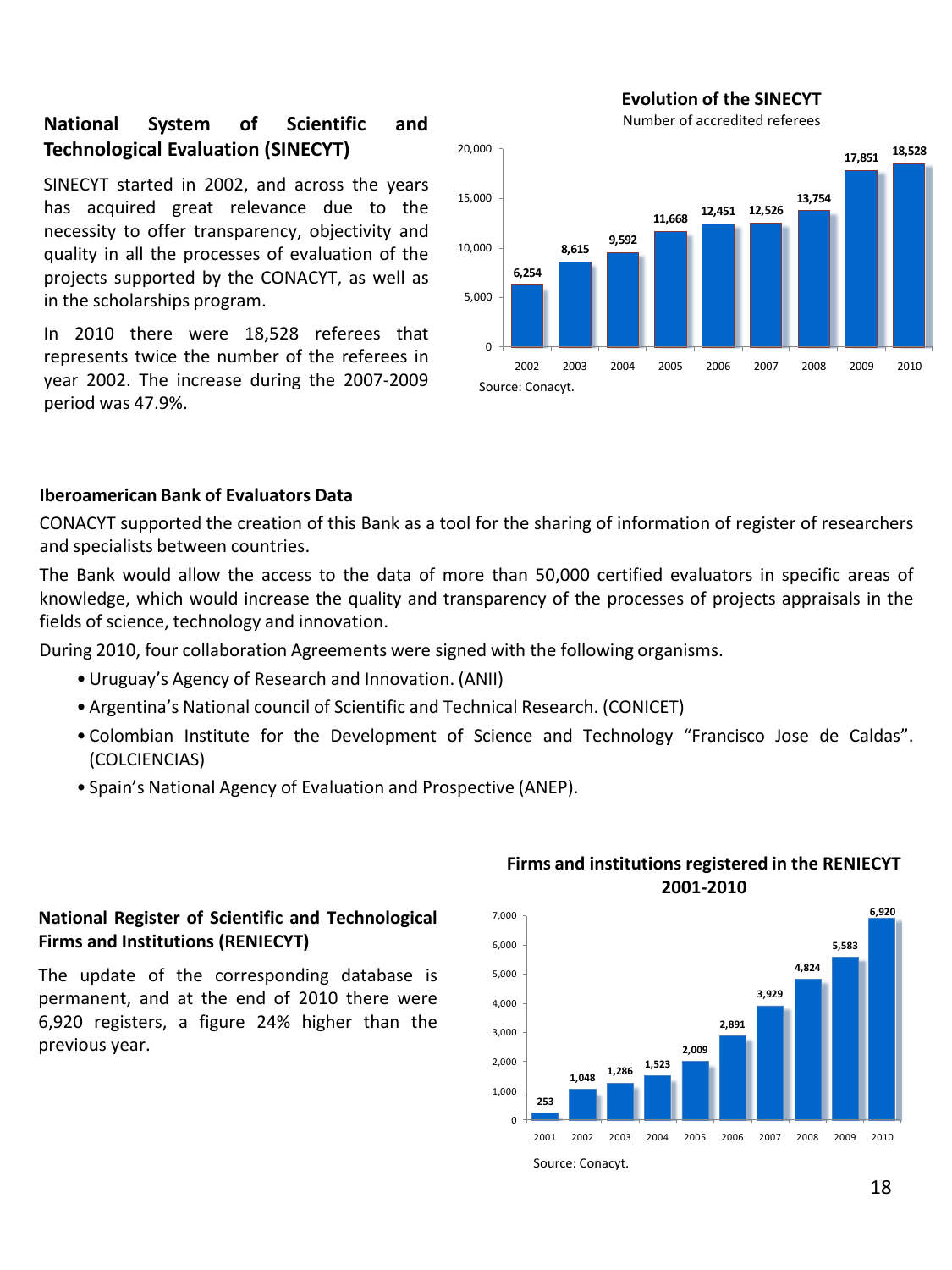#### **Incorporation of public research centers within the framework of the management by results agreements.**

#### **Performance indicators**

CONACYT s Research Centers have in force Performance Management Agreements (PMA), to measure scientific production, human resources development, linkages between the centers' staff and other private, public and social organizations.

| Main Indicators of the CONACYT s Research Centers 2007-2010 |  |
|-------------------------------------------------------------|--|
|-------------------------------------------------------------|--|

| Concept               | 2007  | 2008  | 2009  | 2010 p/ |
|-----------------------|-------|-------|-------|---------|
| Postgraduate programs | 109   | 115   | 116   | 123     |
| <b>Students</b>       | 4,466 | 4.673 | 4.950 | 5,375   |
| SNI members           | 1.232 | 1.307 | 1.392 | 1.422   |
| Scientific papers     | 1.820 | 1.694 | 1.981 | 1,958   |
| S&T research projects | 3,134 | 2.647 | 2,683 | 2,682   |

p/ Preliminary data. Source: Conacyt

#### **Other evaluation activities**

#### **1 st Workshop of Science, Technology and Innovation Indicators.**

This event was organized by the Scientific and Technologic Advisor Fora, INEGI and CONACYT, and took place on February 18 ad 19. The workshop was focused to people responsible of areas such as planning statistical analysis, processing and diffusion of scientific and technologic activities at federal an states levels.

#### **Intersectorial Committee on Innovation**

During its 2<sup>nd</sup> Ordinary Session of 2010, it was agreed the necessity to identify a core group of indicators to describe, in a robust way, Mexico's State of the Art, regarding innovation.

#### **Specialized Committee on Science, Technology and Innovation Statistics**

Formally created in 2010, presided by CONACYT, and INEGI acting as Technical Secretary participate in it the Scientific and Technologic Advisory Forum, and the Ministries of Economy and Public Education.

The objectives of the Committee are:

- To create the conditions for the generation of science, technology and innovation statistics to contribute to the proper planning, surveillance and evaluation of policies and activities.
- To determine the conceptual and methodological legal framework that will foster and allow the homogeneity of the information related to science, technology and Innovation all over the country.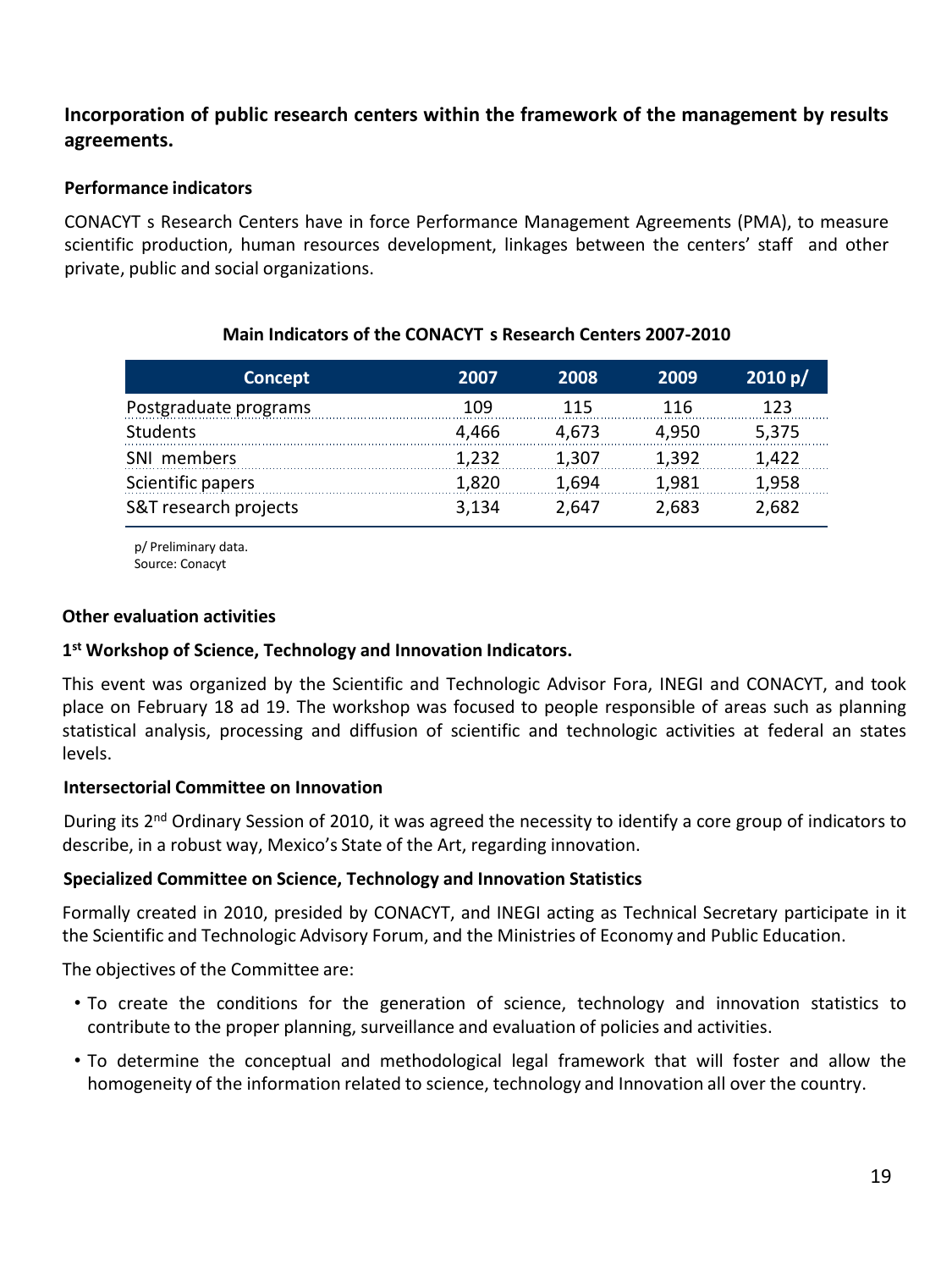#### **DIRECTORY**

**José Enrique Villa Rivera** General Director

**María Dolores Sánchez Soler** Deputy General Director of Scholarships and Postgraduate Studies

**Luis Mier y Terán Casanueva** Deputy General Director of Planning and International Cooperation

**Leticia Myriam Torres Guerra** Deputy General Director for Scientific Development

**Leonardo Ríos Guerrero** Deputy General Director for Technology Development and Innovation

**María Antonieta Saldivar Chávez** Deputy General Director for Regional Development

**Eugenio Cetina Vadillo** Deputy General Director of Research Centers

**Luis Alberto Cortés Ortiz** Deputy General Director for Legal Affairs

**Mario Alberto Rodríguez Casas** Deputy General Director for Administration and Finance

**Miguel Ángel Sánchez de Armas** Director of Communication

**Reynaldo Ariel Álvarez Morales** Executive Secretary of CIBIOGEM